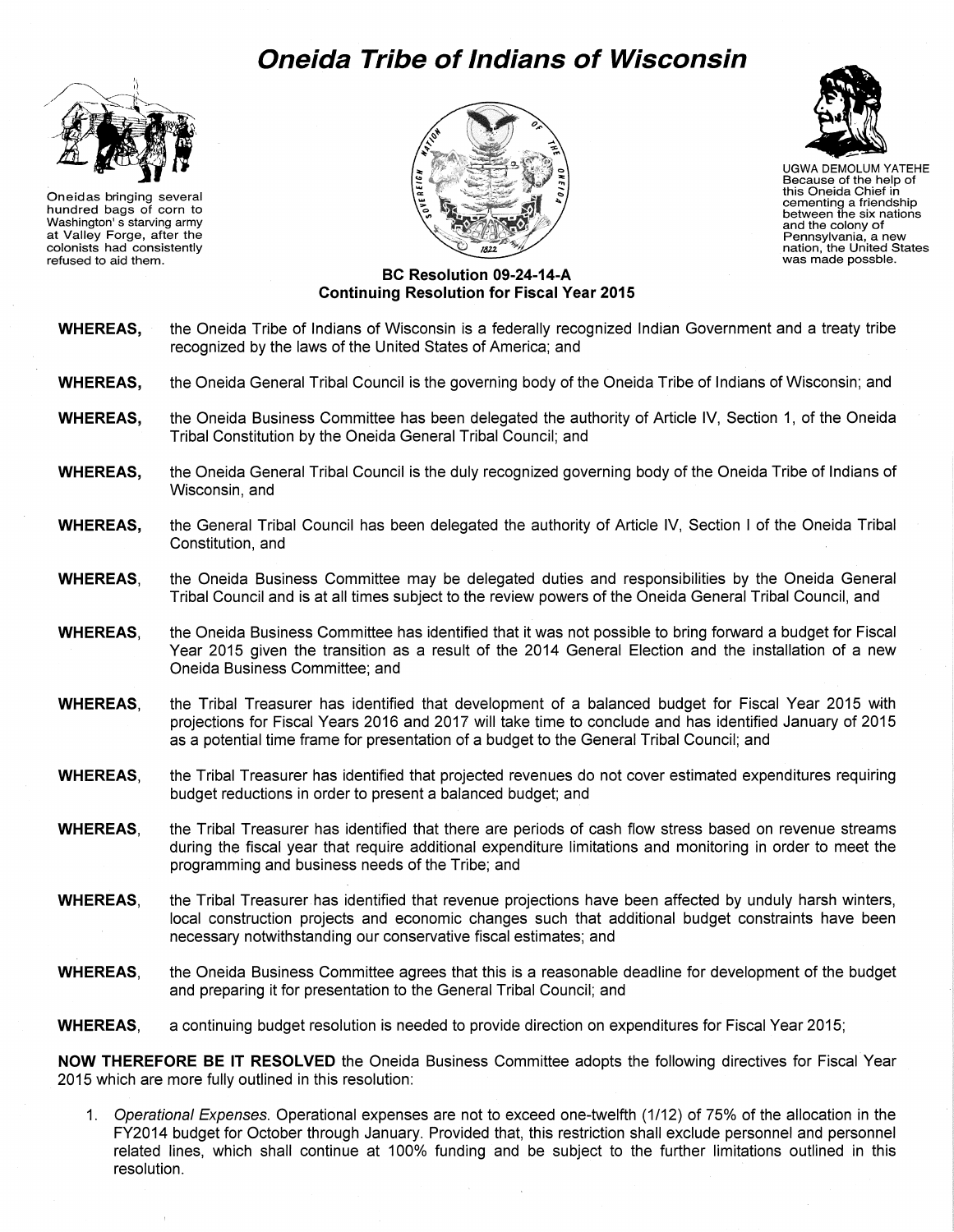- 2. Employment Levels. Employment levels shall continue to be closely monitored and maintained at no greater than current levels. The goal is reduction of workforce levels through attrition and utilizing the existing employment base in an effective and efficient manner.
- 3. Capital Expenditures, Capital Improvement Projects and Technology Set Asides and Implementations. All requests for capital expenditures, capital improvement projects and technology set-asides will be approved by the Oneida Business Committee.
- 4. Other. If the need for any items covered under the restraints set forth in this resolution become detrimental to the organization, Division Directors, Gaming General Manager, Chief Financial Officer, and Chief Counsel, for their respective areas, may authorize an exception to the restraint. The exception shall be set forth in a report which shall specifically identify the exception, the need for the exception, cost for non-compliance and compliance, and alternatives that were considered but rejected and the reasons for rejection. The report shall be forwarded to the Oneida Business Committee for the next available agenda. The Division Director, Gaming General Manager, Chief Financial Officer, or Chief Counsel, as appropriate, shall present the report at the Oneida Business Committee meeting and answer questions.

**NOW THEREFORE BE IT FURTHER RESOLVED** that as used in this resolution, Direct Reports shall consist of the following - Gaming General Manager, Chief Financial Officer, Chief Counsel, Chief of Police, Legislative Affairs Director, Comprehensive Health Division Director, Development Division Director (and as interim assignment for Housing Operations), Environmental Health Division Director (and as interim Land Management Division Director}, Governmental Services Division Director, HRD Area Manager, Internal Audit Director, Internal Services Division Director, Medical Director, Records Management Director, and Retail Profits Area Manager.

**NOW THEREFORE BE IT FURTHER RESOLVED** that all operations of the Tribe shall eliminate, reduce or re-schedule all non-essential, non-emergency expenditures to assist in the management of cash flow and meeting budget needs. To carry out this intent, the following expenditure restrictions are directed:

- 1. Ongoing Comprehensive Hiring Freeze.
	- a. The Oneida Business Committee maintains an ongoing comprehensive hiring freeze. From October 1 until the Fiscal Year 2015 Budget is adopted, no hiring shall be authorized and no exceptions will be granted. Direct Reports are given authority under Resolution # BC-09-24-14-Q to manage employment needs through collaboration and reallocation of the existing employment base.
	- b. A posted position may continue in the hiring process as long as the posted position meets one (or more) of the following criteria and the position duties cannot be accommodated by utilizing the authority granted in resolution  $#$  BC-09-24-14-Q:
		- 1. Posted position is required by law (Regulatory).
		- 2. Posted position generates revenue.
		- 3. Posted position provides direct service (not administrative) to health patients.
		- 4. Posted position is at a minimum grant funded level of 50%.
		- 5. Pool positions shall be hired as an Emergency Temporary status employee; with language inserted into the C.R. that Emergency Temporary positions may be provided one (1) extension only.
	- c. Prior to the posted position continuing in the hiring process, the direct report shall comply with the following process:
		- 1. Minimum staffing levels based upon industry standards and data from the past 18 months.
		- 2. Position requests represented as "revenue-producing" can be excluded pending a written commitment of additional revenue the position will create; measureable by actual revenue levels before and after the hire, and explanation why existing staff cannot address those risks.
		- 3. Posted position requests represented as "health/safety" can be executed pending an outline of the specific health and safety risks the new position will address, the consequences of not addressing them and explanation why existing staff cannot address those risks.
		- 4. Posted position requests represented as "regulatory" can be executed pending an outline of the specific regulatory risks the new position will address, the consequences of not addressing them and explanation why existing staff cannot address those risks, and identify by specific citation to the requirement by law or regulation that a position must exist.
	- d. For those areas with sub-relief or contracted support, no positions are authorized to be filled. Direct Reports shall utilize sub-relief or contracted support and shall not fill a vacant position.
- 2. Suspend All Wage Increases. No wage increases in any form are authorized for any employee except as previously approved by the Oneida Business Committee, employees ending a probationary employment during this period shall be authorized the off-probation increase.
- 3. Overtime Reduced.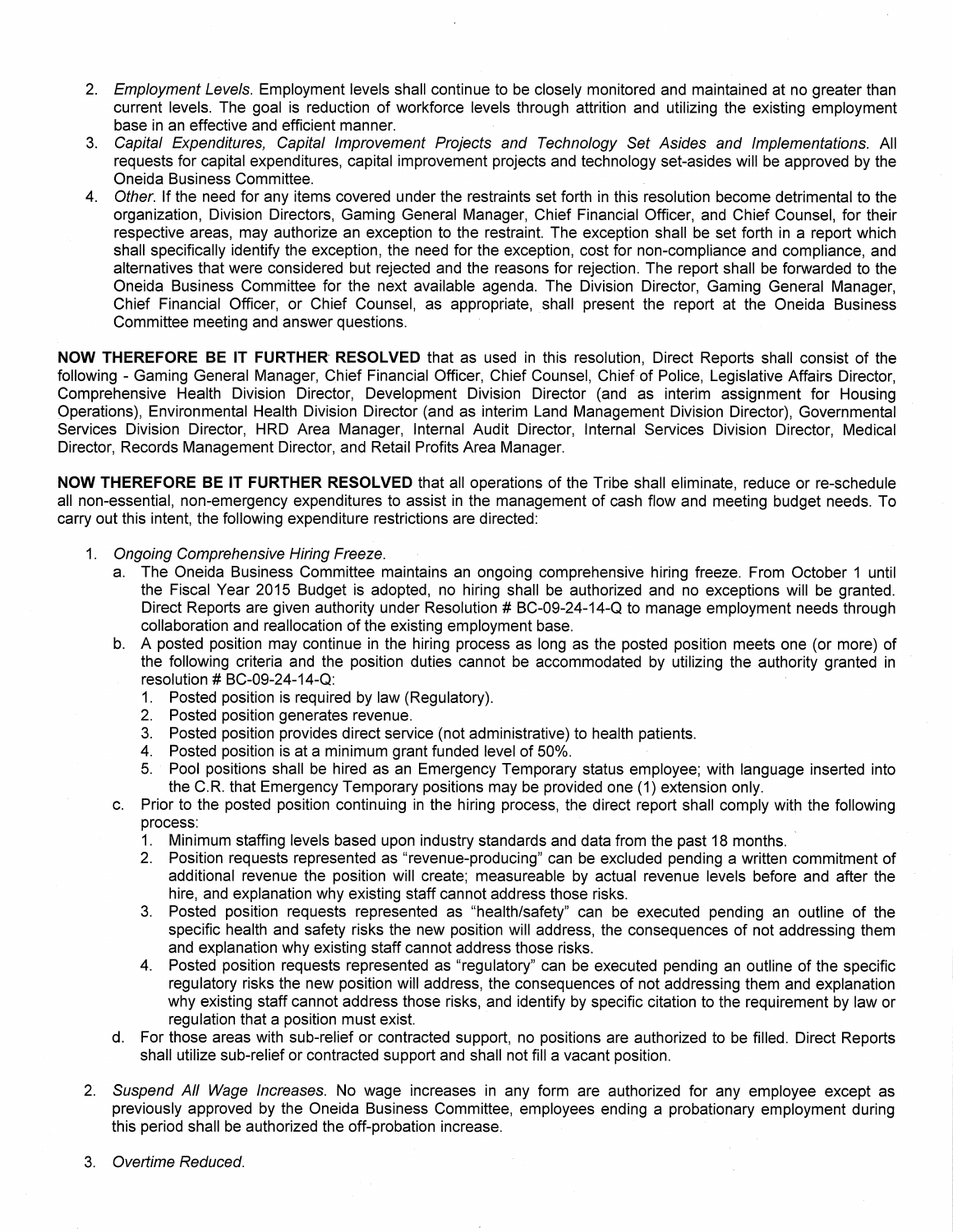- a. It is the expectation of the Oneida Business Committee that Direct Reports shall work collaboratively to utilize employee knowledge, skills and abilities in an effective and efficient manager to avoid overtime.
- b. Direct Reports shall report all overtime to the HRD Manager on a weekly basis.
- c. The HRD Manager shall review all overtime and assess whether or not such overtime was warranted or whether work force schedules could be adjusted to avoid future overtime. Work force schedules may be evaluated across programs and business units to identify the best use of employees and resources.
- d. A Direct Report may grant an exception where overtime is necessary to address health or safety, or regulatory requirements.
- e. Where exceptions are granted, a Direct Report shall submit a report to the Oneida Business Committee identifying, at a minimum, the following information.
	- 1. Job position, duties, wage scale, and the health, safety issue addressed, or regulatory requirement necessitating overtime.
	- 2. What, if any, alternatives were identified and why they were not utilized?
	- 3. What was the cost of leaving the overtime and of not granting overtime?
	- 4. What is the health and safety issue or regulatory requirement justifying the authorization of overtime?

### 4. Elimination of Travel.

- a. All travel shall be eliminated except for government and legislative functions as approved by the Oneida Business Committee.
- b. All programs shall identify grant related travel and apply for adjustments in the grant to reallocate travel related funding to the provision of services. Where amendments cannot be made to the grant to reallocate travel related funding, the allocations of the grant funding for travel must be re-approved by the Oneida Business Committee to approve the travel related activities in the grant.
- c. Continuing education requirements which are part of licensing or certification requirements paid for by the Tribe are authorized to be carried out in the order of priority of on-line training and then local training.
- d. Where travel has been approved prior to the adoption of this resolution, and for which the employee has already expended funds for the travel is authorized under resolution # BC-2-12-14-B it is considered approved for  $FY2015$ .

### 5. Contracting.

- a. All contracts for consultant services to be delayed until new budget is adopted.
- b. A Direct Report may grant an exception where a consulting contract is necessary to address health or safety, or regulatory requirements.
- c. Where exceptions are granted, a Direct Report shall submit a report to the Oneida Business Committee identifying, at a minimum, the following information.
	- 1. Consultant contract, Legal/Purchasing contract reference number, purpose of contract, start/end date of contract, and cost of contract.
	- 2. What, if any, alternatives were identified and why they were not utilized?
	- 3. What was the cost of not entering into contract, what is the benefit of entering into the contract?
	- 4. What funding was utilized to pay the contract costs? If grant funding, what is the tribal contribution/in-kind value allocated to the grant, and if possible, to the contract?
	- 5. What is the health and safety issue or regulatory requirement justifying the authorization of overtime?

#### 6. Donations and Sponsorships.

- a. All external donations and sponsorships are delayed.
- b. Exceptions for business related purposes, or to obtain health, safety or regulatory required grants may be granted by the Oneida Business Committee. ;
- 7. Capital Expenditures and Technology Set-Asides.
	- a. All capital expenditures shall be delayed.
	- b. Exceptions may be granted by the Oneida Business Committee for the protection of health or safety, or regulatory requirements.
- 8. Capital Improvement Projects.
	- a. All currently approved CIP shall be re-evaluated by the Project Manager, appropriate program personnel, and the Chief Financial Officer for size, scope and ongoing need and a report presented by the Chief Financial Officer to the Oneida Business Committee regarding each project the financial impact on the Tribe and proposed revisions to the project and related timelines.
	- b. Activation of new CIP shall be suspended until the Fiscal Year 2015 budget is approved.
	- c. Exception to the activation of CIP may be made by the Oneida Business Committee to protect health or safety or regulatory requirements.